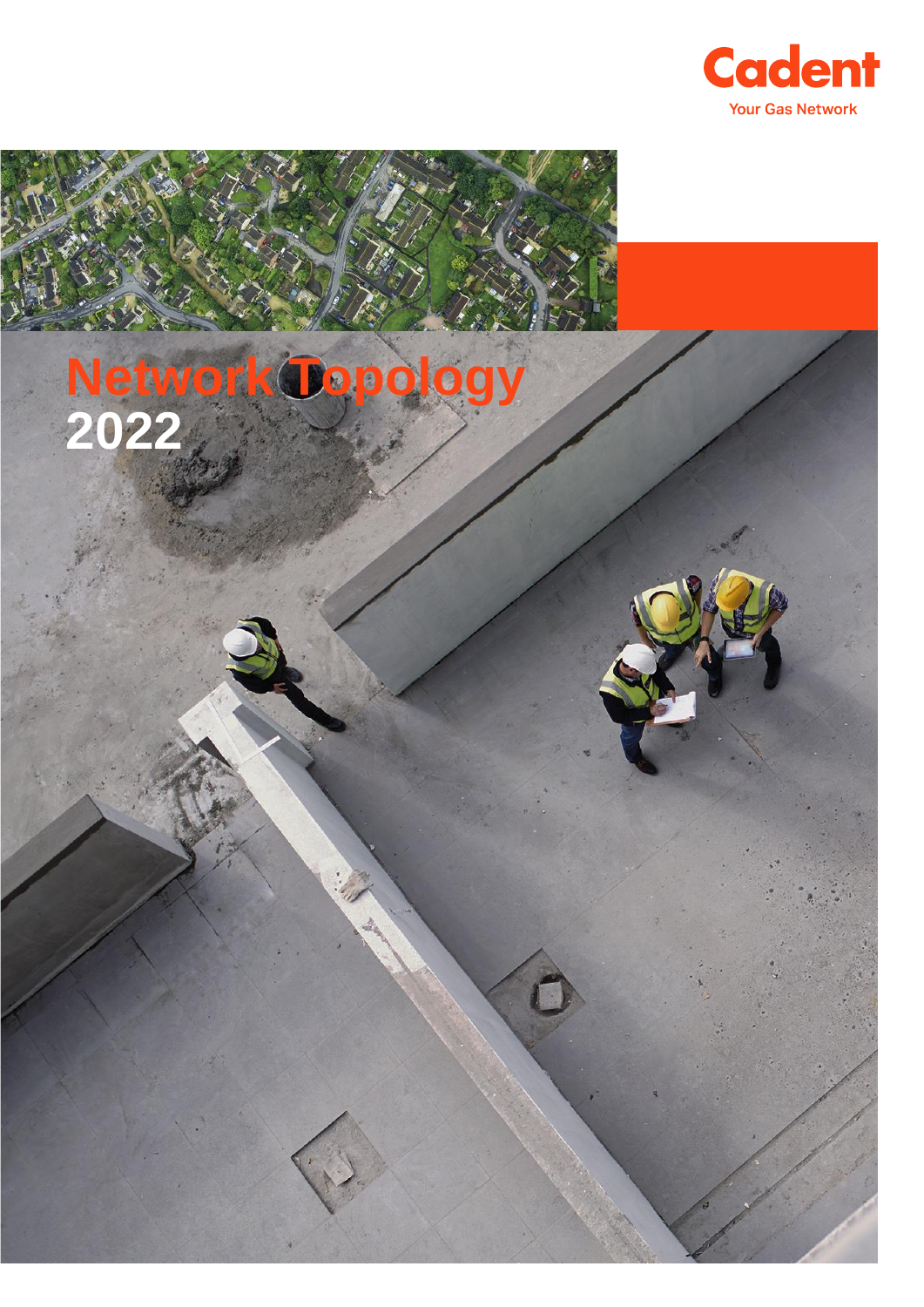

# **Introduction**

**In December 2020 OFGEM published their RIIO-2 Final Determinations for the Transmission and Gas Distribution Network (GDN) price controls. These set out the key elements of the price control from 1 April 2021 to 31 March 2026. This included a new licence obligation for the gas transporter licence holders to comply with an enhanced obligations framework in relation to the exit capacity booking process.** 

Standard Special Condition ("SSC") A57 (Exit Capacity Planning) of the gas transporter licences requires the licence holder ("licensee") to comply with the Exit Capacity Planning Guidance ("the Guidance") which is available here: [Exit](https://www.ofgem.gov.uk/publications-and-updates/exit-capacity-planning-guidance?utm_medium=email&utm_source=dotMailer&utm_campaign=Daily-Alert_19-03-2021&utm_content=Exit+Capacity+Planning+Guidance&dm_i=1QCB,7AN5S,EHP5GS,TL5YO,1)  [Capacity Planning Guidance | Ofgem](https://www.ofgem.gov.uk/publications-and-updates/exit-capacity-planning-guidance?utm_medium=email&utm_source=dotMailer&utm_campaign=Daily-Alert_19-03-2021&utm_content=Exit+Capacity+Planning+Guidance&dm_i=1QCB,7AN5S,EHP5GS,TL5YO,1)

This document delivers the requirements as set out in paragraph 3.9:

- *3.9. GDNs must provide an annual update to NGGT setting out:*
	- o *Any changes to any Network Topology that have occurred in the past year.*
	- o *Any anticipated changes to physical infrastructure and/or gas flow, which would affect the choice of offtakes comprised in a Network Topology.*

In external versions of this publication some of the information has been redacted for the protection of Critical National Infrastructure (CNI). Interested parties seeking to source an unredacted version of this publication can do so after entering into a Non-Disclosure Agreement with Cadent.

If you have any queries or would like any further information please contact our planning team: [LTSPlanning.AnalysisRequests@cadentgas.com](mailto:LTSPlanning.AnalysisRequests@cadentgas.com)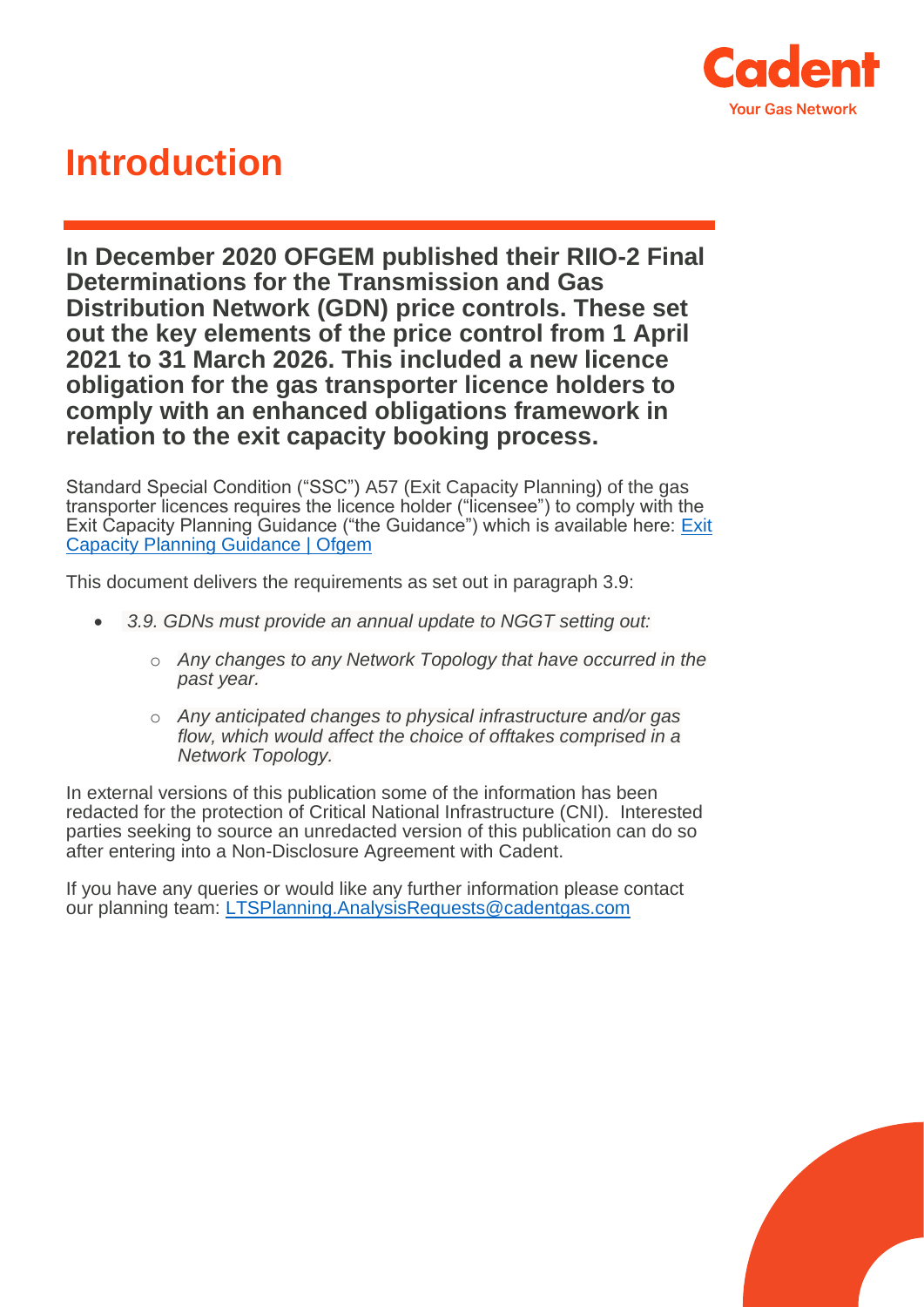

## **East of England**

| <b>Offtake</b> | <b>Topology</b>                              | <b>Control</b> | <b>Max Flow Min Flow</b><br>$(mcm/d)$ (mcm/d) | <b>Downstream</b><br><b>MOP</b><br>(bar) | <b>Changes Over</b><br>the Past Year | <b>Anticipated</b><br><b>Changes Over</b><br>the Coming Year |
|----------------|----------------------------------------------|----------------|-----------------------------------------------|------------------------------------------|--------------------------------------|--------------------------------------------------------------|
|                | This information has been redacted due       |                |                                               |                                          |                                      |                                                              |
|                | to its sensitivity in line with BEIS and the |                |                                               |                                          |                                      |                                                              |
|                | <b>CPNI</b> general principles of security   |                |                                               |                                          |                                      |                                                              |
|                |                                              |                |                                               |                                          | around its wider disclosure          |                                                              |

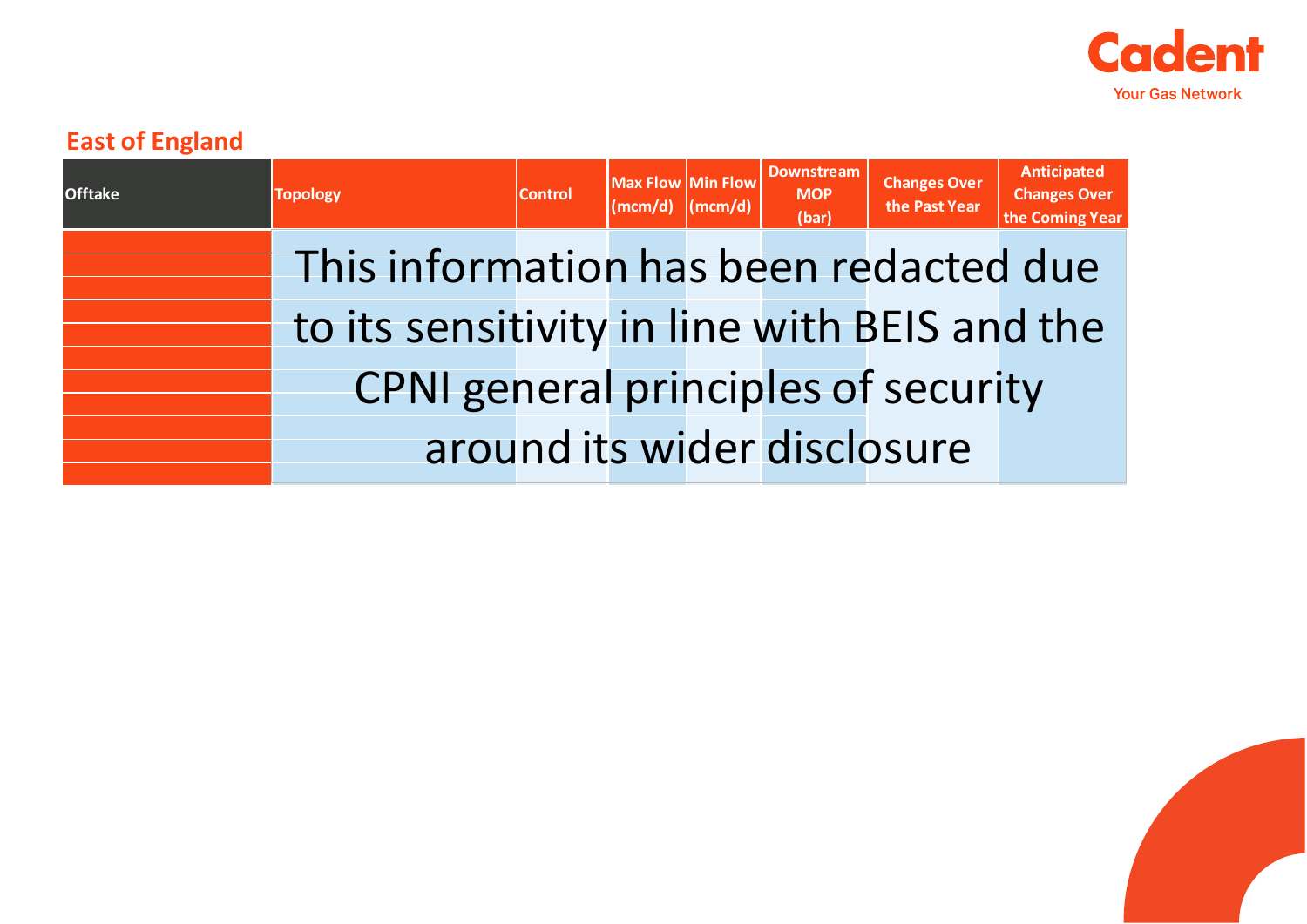

#### **North London**

| <b>Offtake</b> | <b>Topology</b>                              | <b>Control</b> | <b>Max Flow Min Flow</b><br>$(mcm/d)$ $(mcm/d)$ | <b>Downstream</b><br><b>MOP</b><br>(bar) | <b>Changes Over</b><br>the Past Year | <b>Anticipated</b><br><b>Changes Over</b><br>the Coming Year |
|----------------|----------------------------------------------|----------------|-------------------------------------------------|------------------------------------------|--------------------------------------|--------------------------------------------------------------|
|                | This information has been redacted due       |                |                                                 |                                          |                                      |                                                              |
|                | to its sensitivity in line with BEIS and the |                |                                                 |                                          |                                      |                                                              |
|                | <b>CPNI</b> general principles of security   |                |                                                 |                                          |                                      |                                                              |
|                |                                              |                |                                                 |                                          | around its wider disclosure          |                                                              |

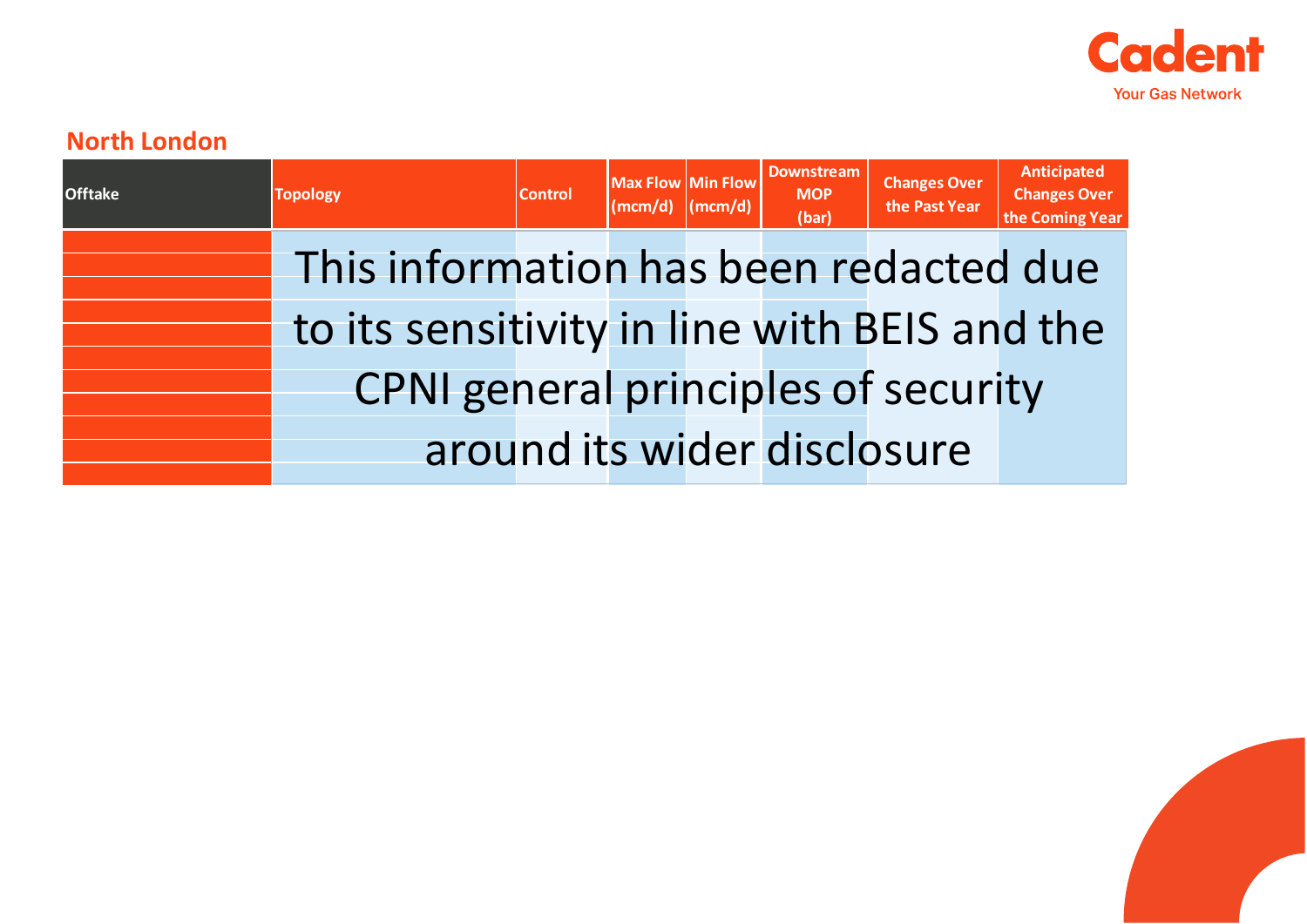

### **North West**

| <b>Offtake</b> | <b>Topology</b>                              | <b>Control</b> | <b>Max Flow Min Flow</b><br>$ (mcm/d)$ $ (mcm/d) $ | <b>Downstream</b><br><b>MOP</b><br>(bar) | <b>Changes Over</b><br>the Past Year | Anticipated<br><b>Changes Over</b><br>the Coming Year |
|----------------|----------------------------------------------|----------------|----------------------------------------------------|------------------------------------------|--------------------------------------|-------------------------------------------------------|
|                | This information has been redacted due       |                |                                                    |                                          |                                      |                                                       |
|                | to its sensitivity in line with BEIS and the |                |                                                    |                                          |                                      |                                                       |
|                | <b>CPNI</b> general principles of security   |                |                                                    |                                          |                                      |                                                       |
|                |                                              |                |                                                    |                                          | around its wider disclosure          |                                                       |